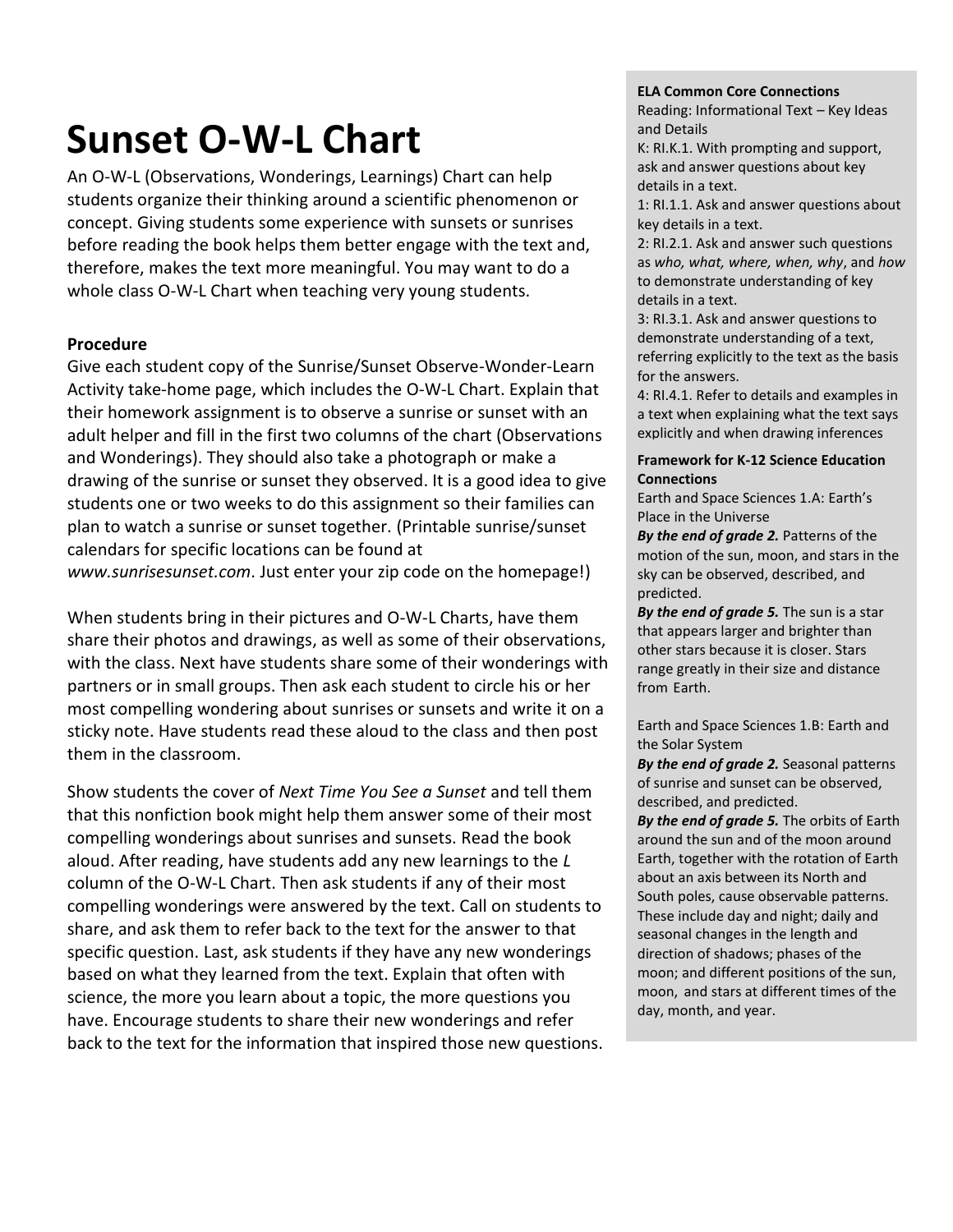# **Sunrise/Sunset Observe-Wonder-Learn Activity**

### Dear Parent,

 At school, we are studying Earth's patterns and cycles. Your child's homework assignment is to go outside with an adult helper and observe a sunset or a sunrise. As you look at the sky with your child, help him or her record "Observations" and "Wonderings" (questions) on the attached chart. Also, have your child either take a photograph or draw a picture of the sunrise or sunset. Below is a list of items to bring outside with you and some tips on making the most of this experience. The purpose of this assignment is to give your child the opportunity to observe this daily phenomenon firsthand and wonder about it. In class, we will be building on this experience by reading about it and modeling the Earth and Sun relationship.

This assignment is due by \_\_\_\_\_\_\_\_\_\_\_\_\_\_\_\_\_\_\_\_\_\_\_\_\_\_ .

### **Items to bring:**

O-W-L Chart Flashlight Clipboard or notebook Camera or art supplies Pen or Pencil

## **Sunrise/sunset viewing tips:**

1. Do not look directly at the sun. Sunlight can cause eye damage.

2. Find a place, without a lot of trees or buildings, where there is a clear view of the eastern sky (sunrise) or western sky (sunset). Be sure to bring a flashlight with you so you can find your way before sunrise or after sunset.

3. Watch the colors of the sky change. Discuss what colors you see, how the temperature of the air feels, and how your shadows look. Share your ideas and wonderings about what is happening.